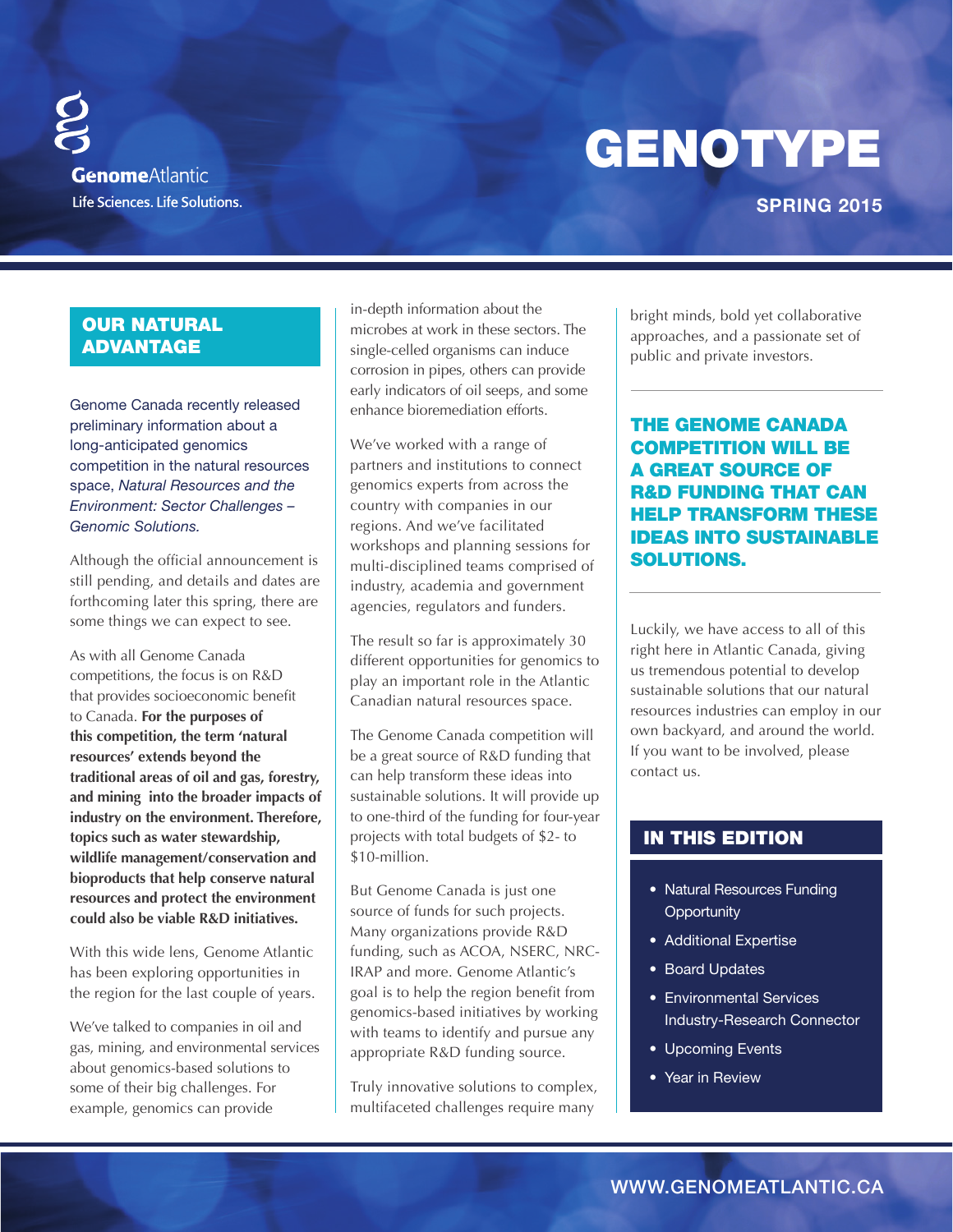## RECENT EVENTS

On March 5th, we partnered with the Environmental Services Association of Nova Scotia, Springboard Atlantic and the Natural Science and Engineering Research Council of Canada to co-host an Environmental Services Industry—Research Connector event.

Over 70 attendees from industry, academia and government attended this lively networking event designed to connect industry challenges with academic research expertise. Topics were as far-ranging as mine water remediation and biomass conversion technology.

### TOPICS WERE AS FAR-RANGING AS MINE WATER REMEDIATION AND BIOMASS CONVERSION TECHNOLOGY.

Local researchers did a great job explaining how they use genomics in their work. Morgan Langille, PhD, from Dalhousie University's Centre for Comparative Genomics and Evolutionary Bioinformatics - Integrated Microbiome Resource (IMR), has developed highly efficient and costeffective methods to sequence the genomes of a vast number of species.

Dalhousie's Julie LaRoche, PhD, is one of his collaborators, using the IMR to help quantify and categorize the multiple microbes found in ocean water samples, which can provide early indicators of shifts in ocean life due to climate change or industrial impacts. In addition, Graham Gagnon, PhD, of Dalhousie University's Water Studies department is interested in genomics to help fine-tune his team's ability to filter out undesirable elements or compounds in public water systems using naturally occurring microbes.

## THE FISCAL YEAR IN REVIEW

As we came to the end of our fiscal year on March 31st, the team at Genome Atlantic had a lot to reflect on. **In the preceding 12 months, we saw the announcement of two new genomics aquaculture industry projects worth \$7.6**  value of two new maked y projects words with the **million**, the completion of half **a dozen industry outreach events, the progression of nine**  genomics/industry events **industry-led R&D initiatives, and the engagement of 38 different**  industry or public sector groups **with**  $\begin{array}{c} \hline \end{array}$ **looking for help in pursuing strategies in the strategies of the strategies of the strategies of the strategie**<br>And in the strategies of the strategies of the strategies of the strategies of the strategies of the strategi **genomics-based opportunities.** We saw the announcement of<br>
turnustry projects worth \$7.6<br>
industry projects worth \$7.6<br>
million, the completion of half<br>
a dozen industry outreach<br>
industry-led R&D initiatives, and<br>
the engagement of 38 different<br>
indust

Interest from these groups covers the gamut from human health solutions, mining and the environment, to agriculture, aquaculture, and oil and gas. To advance these opportunities, it was critical for us to work with some very important partners. genomics-based opportunities.<br>
Interest from these groups covers the<br>
gamut from human health solutions,<br>
mining and the environment, to<br>
agriculture, aquaculture, and oil and

> These partners—IRAP industry technology advisors, ACOA development officers, industry associations, university offices of research and industry liaison offices,

#### HIGHLIGHTS OF 2014-2015

national and regional funding agencies, provincial government departments, and more—helped us focus diverse groups of industry and academic expertise around common genomics R&D objectives. Together, we have worked to:

- enhance competitiveness of proposals
- identify and secure funding from various national and regional sources
- establish project management paradigms
- identify regulatory and other technology translation issues

All of these services help to ensure that our region benefits from strategic genomics R&D initiatives. We are very grateful for these partnerships and the collaborative environment in which we are able to operate. If you want to learn more about how we can help, please contact us.

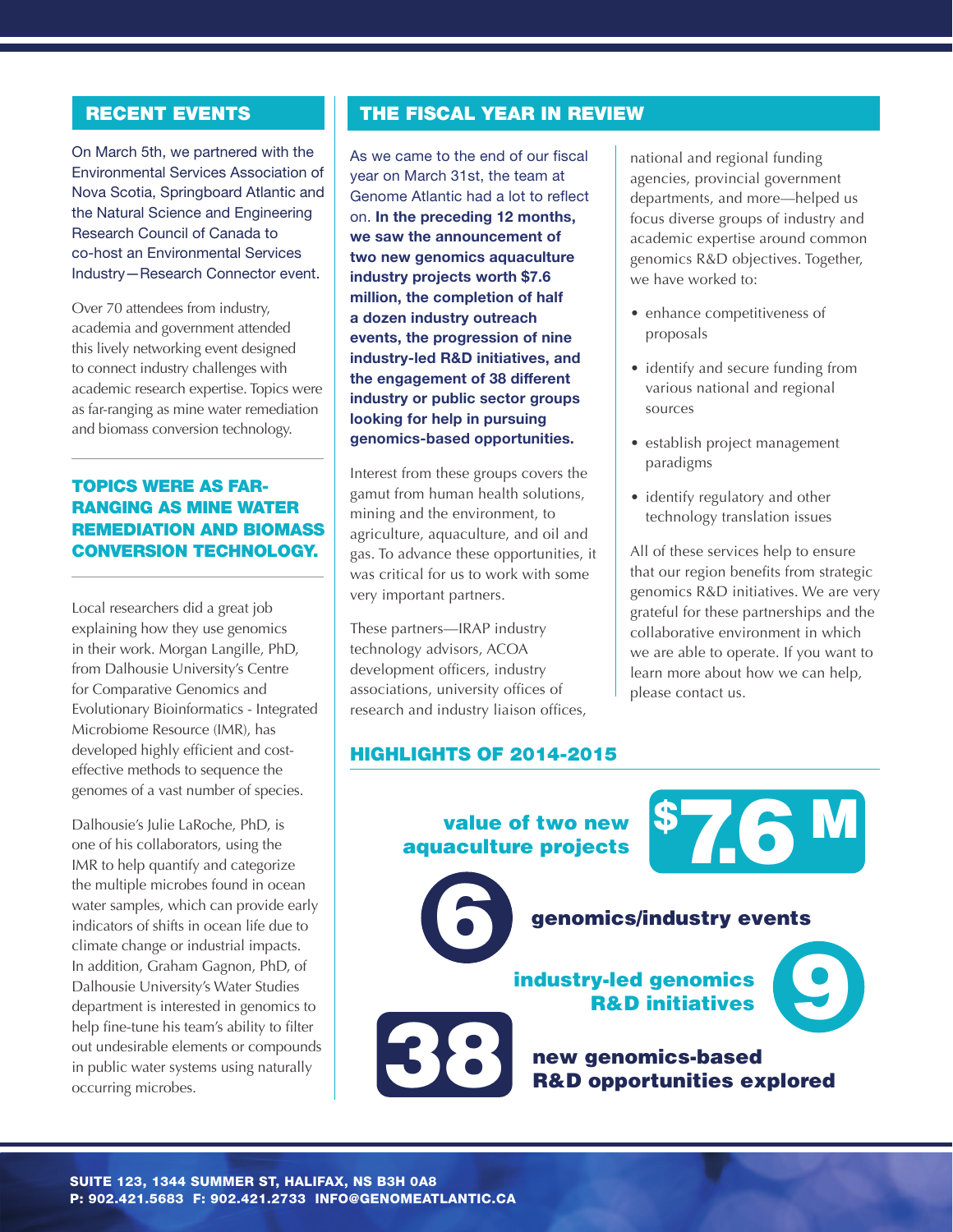## MANY HANDS

As a regional office of only six fulltime employees, Genome Atlantic relies on the services of strategic consultants with diverse knowledge and experience. While we work with a range of experts, there are three consultants currently helping us with our extensive mandate.

#### **RICHARD DONALD, PHD**, is

an experienced researcher and educator in the fields of agronomy and the environment. He has been a consultant in agriculture for the United Nations and many other international institutions. Richard served as VP Research and Extension at the Nova Scotia Agricultural College (NSAC), and Associate Dean Research upon the merger of NSAC with Dalhousie University. He retired from Dalhousie in 2014 and continues to consult in the food and agriculture domain. He has helped Genome Atlantic identify key opportunities in both the agri-food and environment space, and provides excellent project facilitation for industryacademic teams that are developing R&D proposals.



**DAVID MILLAR, MBA** has over 30 years of management experience. As a professional business consultant, he counsels companies, government departments and not-for-profits on start-ups, international trade, strategic

planning, and sector and technology competitiveness. David has been working with Genome Atlantic since its inception in 2000. Many successful genomics project teams have relied on David's critical, yet constructive input and guidance to help them clearly articulate the social and economic importance of their work.



**JOHN WANCZYCKI** has over 30 years of experience as an international executive and consultant specializing in the realm of sustainability, broadly defined. He has led international operations in a number of organizations. Consulting to all levels of government and international financing institutions, John has helped plan over \$300 million in projects, and helped shaped strategies, policies and programs. This experience and his previous role as President of the Environmental Services Association of Nova Scotia make him an invaluable asset to Genome Atlantic in identifying and developing opportunities for genomics-themed innovation in the environmental sector.



## **OUTSTANDING** COMMITMENT

Kevin Keough, PhD, has stepped down from the Genome Atlantic Board of Directors, after seven years of service, including two years as Board Chair.

Kevin brought vast insights from his wealth of experiences, including serving as one of the original members of Genome Canada's Board, filling the role of Vice President Research at Memorial University, running several small startups, and providing consulting services to businesses, government and not-forprofit corporations within the R&D and innovation realm.

We will greatly miss Kevin's contribution to the Board. We are grateful for his dedication and input, and wish him all the best. As Kevin departs, Genome Atlantic is very pleased to announce two new additions to the Board.

**Mark Ploughman** is Assistant Deputy Minister, Innovation and Sector Development, for the Department of Business, Tourism, Culture and Rural Development in Newfoundland and Labrador. As an industrial engineer and MBA, Mark has extensive experience in the private sector, working for companies such as Michelin and Lotek Wireless before joining the public service in 2012.

**Dave Finn** is Chief Operating Officer of Petroleum Research Newfoundland and Labrador (PRNL). An engineer with a background in naval architecture and ice engineering, Dave is well attuned to the challenges and opportunities within the oil and gas sector in Atlantic Canada.

Both Mark and Dave see the potential for genomics-based innovations to help a range of industries in Atlantic Canada.